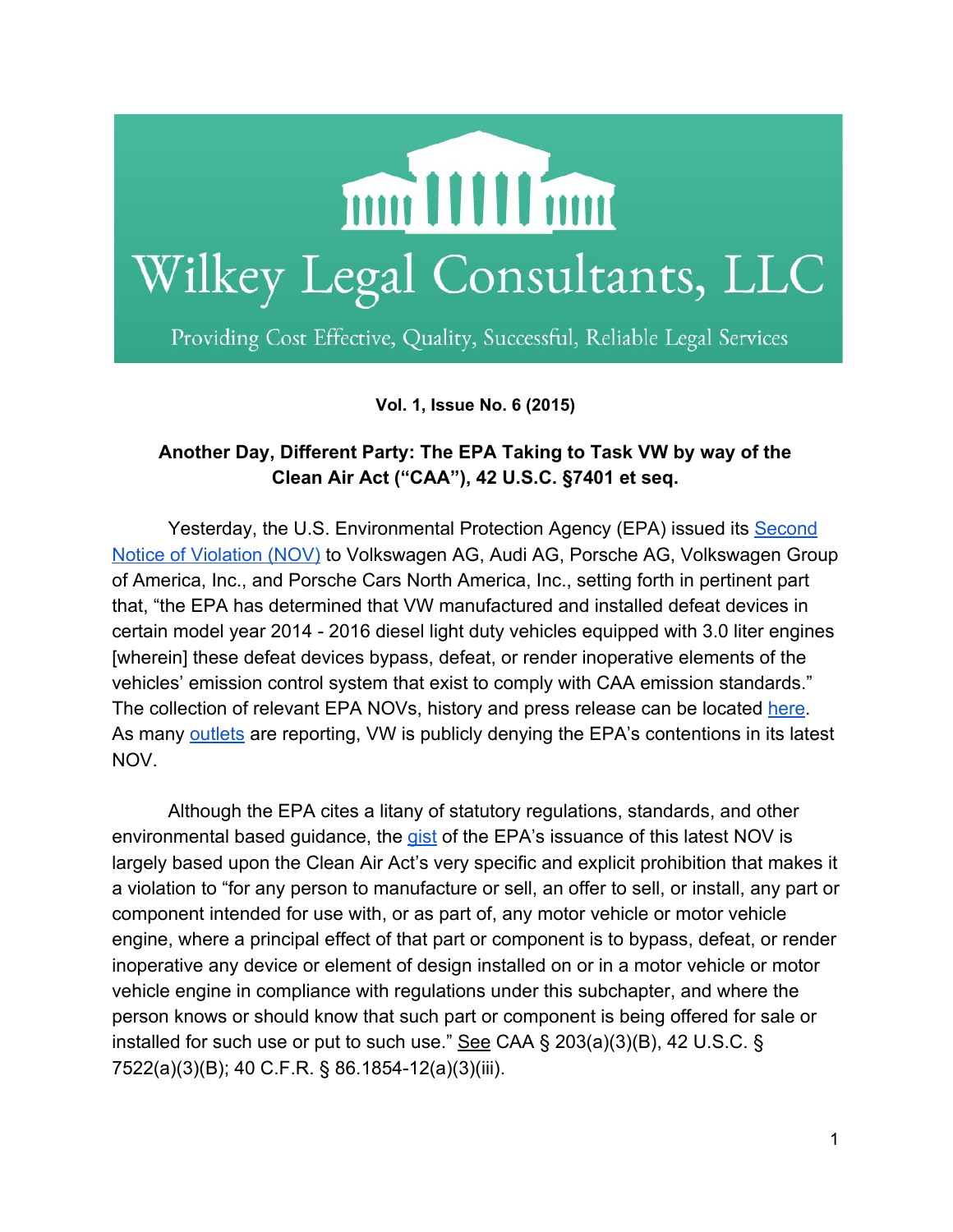What may or may not be known to VW or other interested parties for that matter, is that the EPA for decades, has been using such relevant language in the CAA as the primary basis to assert regulatory enforcement actions against automobile manufacturers, dealerships, and distributorships, for purposes of seeking to impose civil penalties, fines, and compliance. See e.g. Jerome Ostrov, *Inspection and Maintenance of Automotive Pollution Controls: A Decade Long Struggle Among Congress, EPA, and the States*, 8 Harv. Envtl. L. Rev. 139 (1984). In the case of United States v. Haney Chevrolet, Inc., 371 F. Supp. 381 (M.D. Fl. 1974), the EPA sought an enforcement action and civil penalties against an automobile dealer for very similar allegations in the VW matter, where the defendant company had removed "the original carburetor and its accompanying idle speed solenoid from that Corvette and replacing the carburetor without replacing the idle speed solenoid and knowingly rendering inoperative the transmission controlled spark system on the Corvette [wherein] each of these devices or systems is alleged to be an emission control device or element of design which was installed on the Corvette by the manufacturer in compliance with the regulations promulgated by the Administrator of the Environmental Protection Agency pursuant to Title II of the Clean Air Act." Id. at 383. Additionally, in the case of United States v. Mac's Muffler Shop, Inc., 1986 U.S. Dist. LEXIS 18108, 25 ERC (BNA) 1369 (N.D. GA. 1986), the EPA filed a civil enforcement action against a muffler shop and the owner, alleging that they removed catalytic converters from motor vehicles, constituting various violations of the CAA.

The recent NOV issued by the EPA is nothing new, rather involves the expected type of regulatory, compliance and civil enforcement based measures the agency has been actively engaged in for quite some time, albeit on a significantly much larger and grandeur scale in the case of VW.

## **About Us**

Robert N. Wilkey, Esq. is the Principal Attorney of Wilkey Legal Consultants, LLC ("WLC") located in Exton, PA, with over a decade of class action, mass tort, and complex civil litigation, including environmental legal regulatory, administrative, and compliance work, including the representation of Plaintiff landowners against coal fired power plants and natural gas drilling companies, specifically involving issues related to fly-ash exposure, air and groundwater contamination, environmental personal injury based claims, economic property diminution and loss of use and enjoyment claims, remediation, fracking, medical monitoring, citizen suits, and other contamination and environmental related claims.